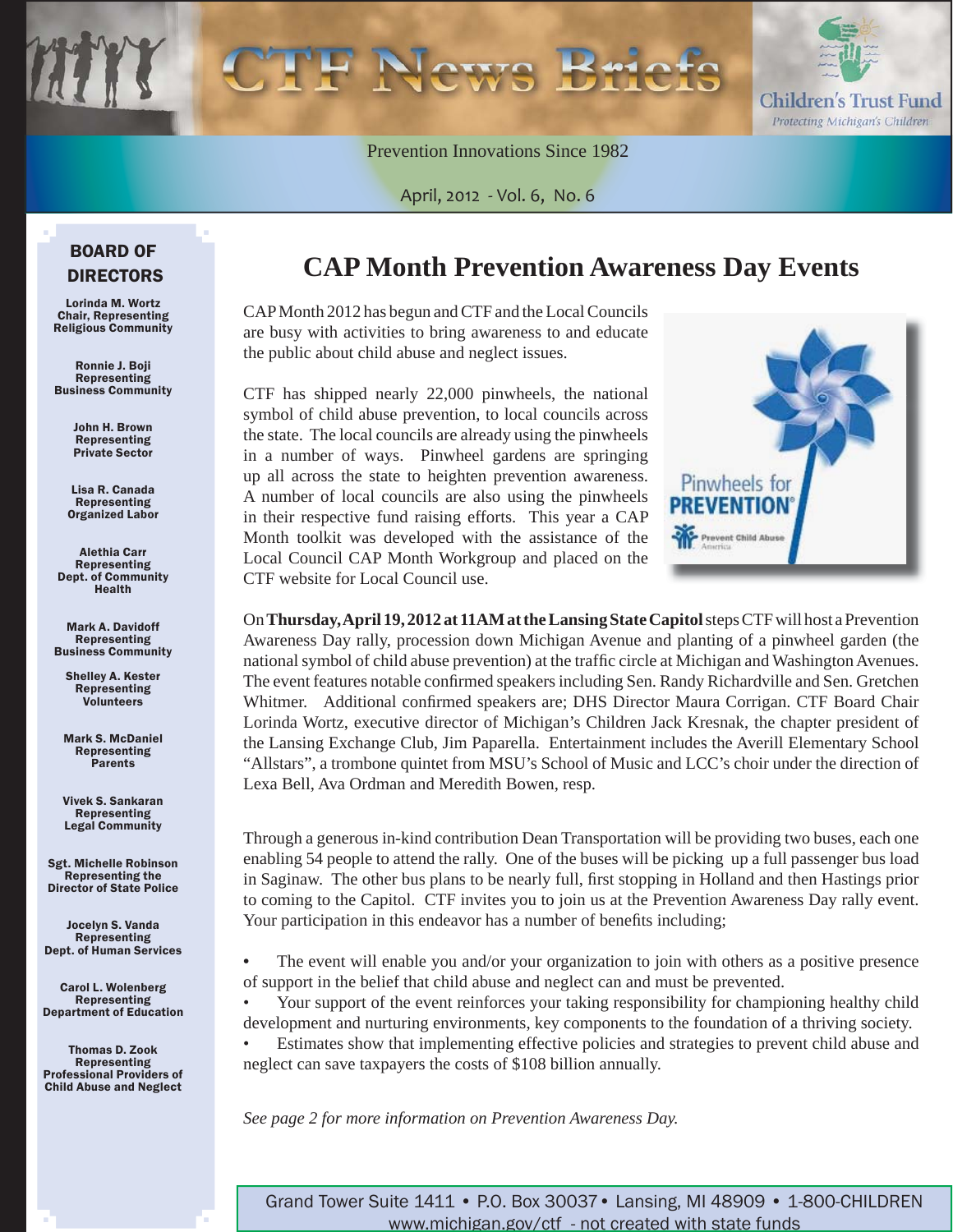# **Prevention Awareness Day**

**Additionally, A Legislative Education Day (LED) Component has been added to Prevention Awareness Day which will afford CTF grantees and other child advocates an opportunity to educate legislators about prevention needs and current programming across the state. To register for LED, go to the following website, http://www.michiganschildren.org/Attend Events/ To fi [nd legislators \(so that you may make an appointment to see him or her\), go to the following link, http://michigan.gov/](http://michigan.gov/som/0,1607,7-192-29701_29704---,00.html) som/0,1607,7-192-29701\_29704---,00.html . There are no fees to participate in LED.** 

CTF is truly grateful for and has received a number of generous cash and/or in-kind donations for Prevention Awareness Day. Those supportive sponsors are listed below by level of giving.

#### **Platinum:**

Dean Transportation and the Grand Traverse Pie Company

#### **Gold:**

The Lansing Exchange Club

#### **Silver:**

The Lansing Area Black Social Workers Association, Absopure, Cottage Inn Pizza, Lansing Community College, Stan Setas Produce

#### **Bronze:**

Lenny's Sub Shop

CTF continues to accept donations for Prevention Awareness Day. To donate specif cally for this event either write a check made out to "Michigan's Children" and mail to Michigan's Children, 428 W. Lenawee, Lansing, MI 48933. Be sure to write "CTF PrAD" on the note line of the check or you may also go directly to http://www.michiganschildren.org/Attend-Events/ to donate with a bank card.

Feel free to contact Emily Schuster-Wachsberger (wachsbergere@michigan.gov, 517-335-0671) with any Prevention Awareness Day questions. For specif c LED and donation inquiries, please contact Kali Montgomery (Kali@michiganschildren.org , 517-485-3500) at Michigan's Children.



Finally, local councils all over the state are engaging in a number of different CAP Month activities during April. This writer is proud and honored to work with such a dedicated group of people, all who truly care about the well-being of all our children. *--Emily S. Wachsberger*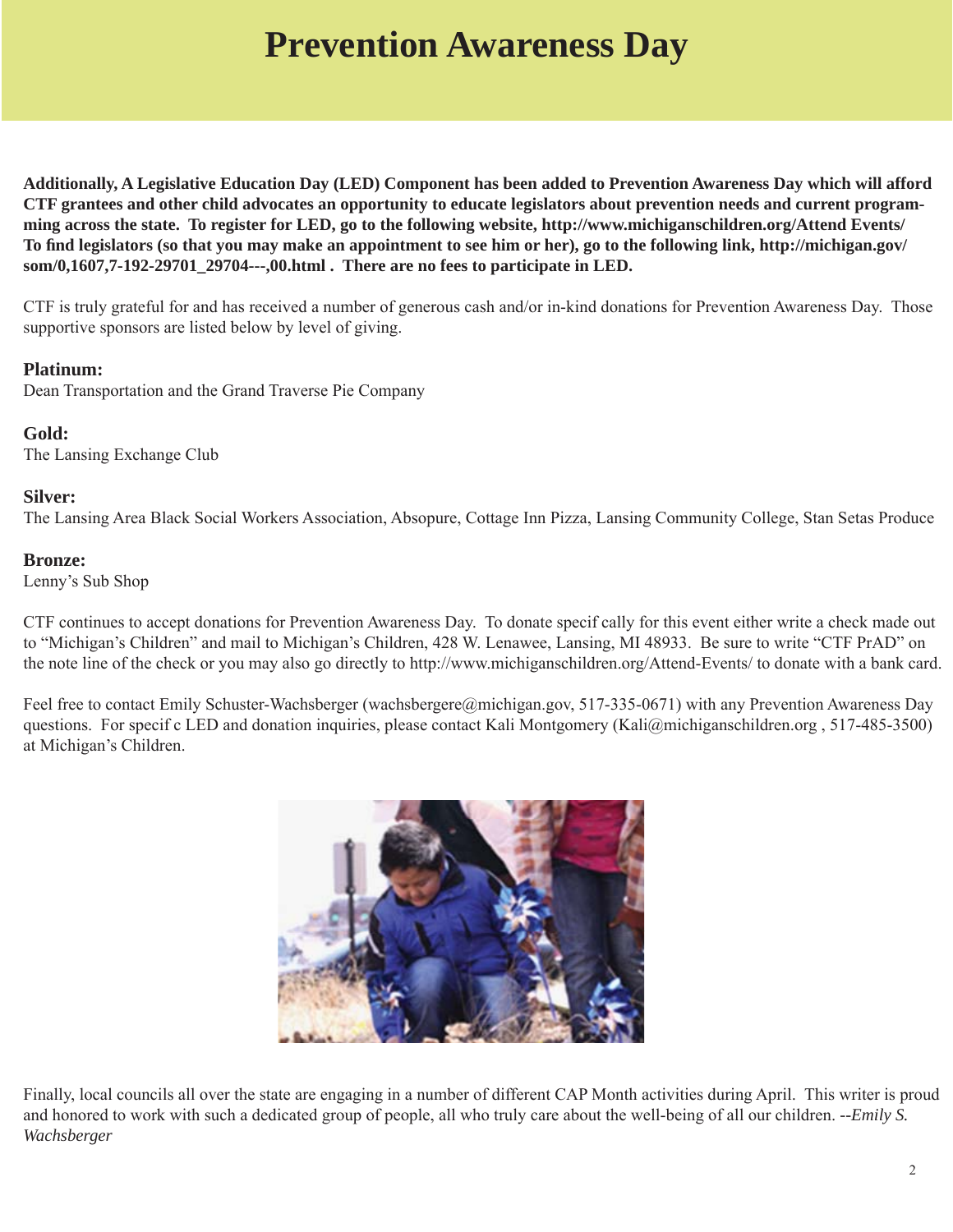## **Direct Service Grants**



#### **In recognition of Child Abuse Prevention Month**

*Children are the world's most valuable resource and its best hope for the future ~John F. Kennedy Children are like wet cement. Whatever falls on them makes an impression ~ Dr. Haim Ginott*

Spring is in the air! Here is hoping everyone will experience a great spring season.

#### **Direct Services News and Announcements:**

• There is still time to order pinwheels for Child Abuse Prevention Month from CTF. Contact Sylvia Brown Jones at 571-241-7792 or by email: brown-joness@michigan.gov.

#### **Children's Trust Fund Board Approves New Round of Competitive Bids for Direct Services**

At its April 11th Board of Directors Meeting, CTF approved a new round of competitive bids for Direct Services. Successful bidders will be funded beginning April 1, 2013 for the f rst half of the FY 2013. Grants will continue through the following 3 years, ending September 30, 2016. Maximum annual grant amounts will be \$50,000 per year (pro-rated for FY 2013) and successful grantees will be required to establish a cash match of 20% for each year of funding. Up to six new initiatives will be funded. The Timeline for the applications process will be distributed in mid to late May.

#### **Circle of Parents Corner:**

- Updated site list is on Page 7-8
- Circle of Parents Training

When: May 1-2, 2012 Time: 8:30am-5:00pm (Tuesday the 1st) 8:00am-2:30pm (Wednesday the 2nd) Where: Van Buren Intermediate School District Conference Center 490 South Paw Paw Street Lawrence, MI 49064

Childcare reimbursements for Parents may be available upon request. Questions: Contact Sylvia Brown Jones at 517-241-7792 or email: brown-joness@michigan.gov.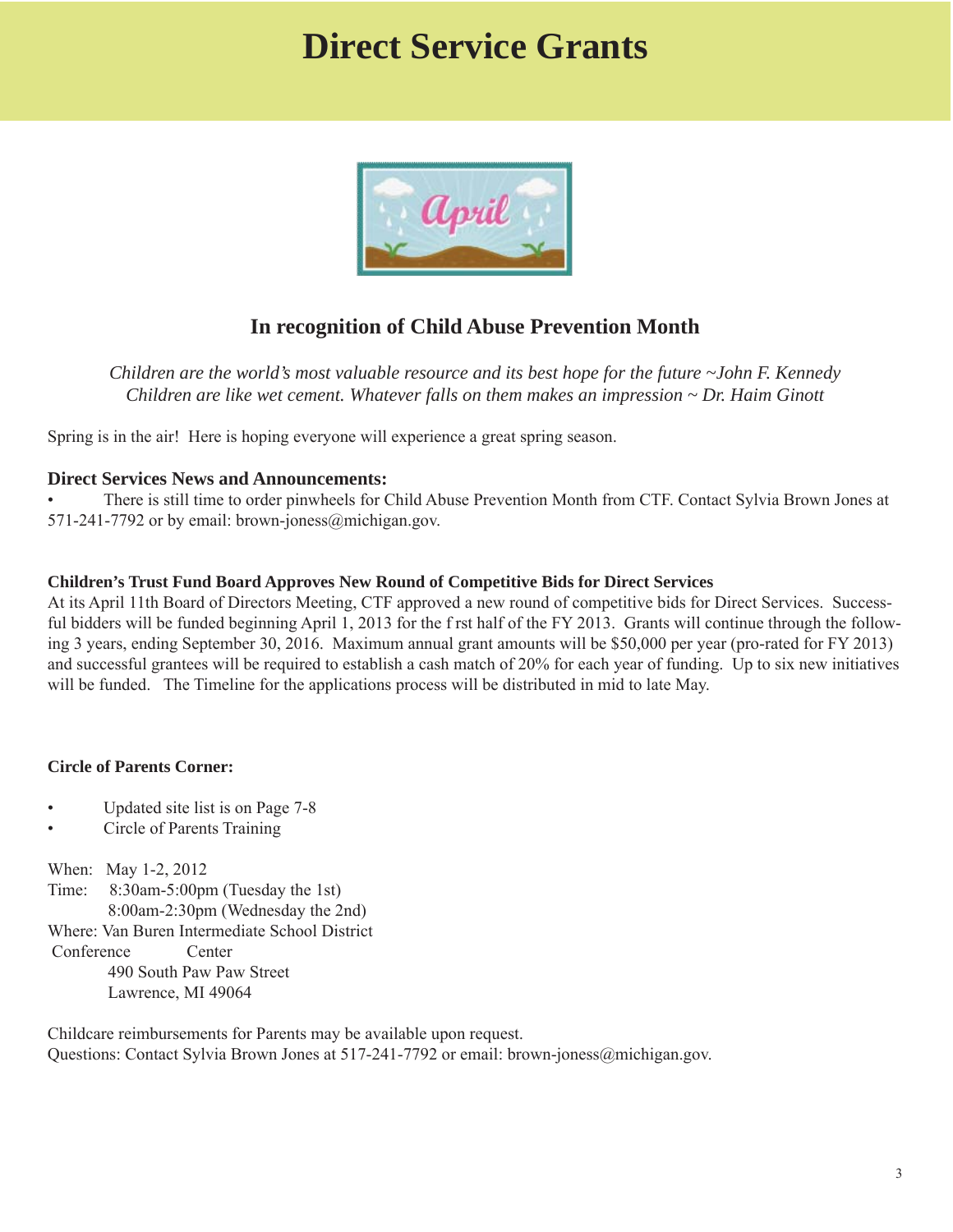# **Pam Posthumus Signature Auction Event**



### **Children's Trust Fund Pam Posthumus Signature Auction Event May 16, 2012**

This year's Children's Trust Fund Pam Posthumus Signature Auction Event will be Wednesday, May 16, 2012 at the Lansing Center, located in downtown Lansing. Doors open and silent auction begins at 5:00 p.m.

The Signature Auction Event raises much needed monies to support child abuse prevention programs throughout Michigan. We need your help during these diff cult economic times to make this year's event the biggest and best yet!

We are very fortunate to announce that Delta Air Lines is once again the Off cial Carrier for the event. Due to their generosity, you will see among the extraordinary live auction items some new and exciting travel packages throughout the continental U.S. in addition to European experiences to be announced!

Reserved seating for this fun-f lled evening is re[quired and can be purchased for \\$125 online at www.](www.michigan.gov/ctfauction) michigan.gov/ctfauction.

[Please visit our website at www.michigan.gov/ctfsig](www.michigan.gov/ctfsignature)nature to donate an auction item, to become a sponsor or table host, or to volunteer. If you have any questions or would like to get more involved in the event, please contact Tricia Headley, CTF Event/Fund Development Coordinator, at headleyp@michigan.gov.

You may access the "Save the Date" f yer at http:// [www.michigan.gov/documents/ctf/Signature\\_event\\_](http://www.michigan.gov/documents/ctf/Signature_event_save_date_HiRes_344072_7.pdf) save\_date\_HiRes\_344072\_7.pdf.

Please see Page 5 for Ways to Support the Children's Trust Fund Signature Auction Event.

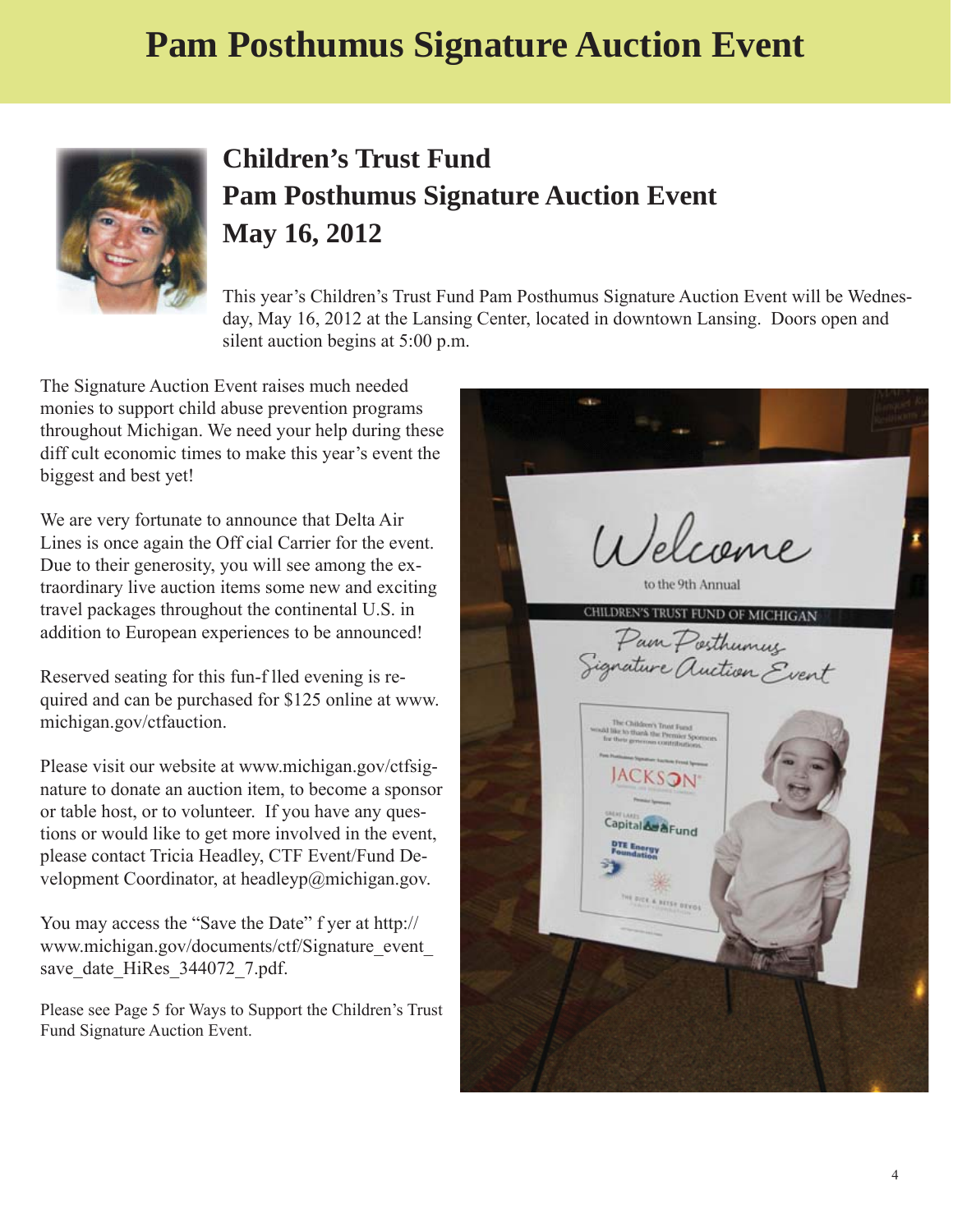CHILDREN'S TRUST FUND OF MICHIGAN

Pain Posthumus Signature Auction Event

| Wednesday, May 16, 2012<br><b>Ways You Can Support the Children's Trust Fund</b><br><b>Signature Auction Event</b>                                                                                                                                                                                                                                                                                                                                                                                                                                                                                                                                                                                                                                                                                                                                                               |                                                                                                                                                                                                                                                                                                                                                                                                                                                                                                                                                                                                                                                                                                                                                       |  |  |  |  |  |  |
|----------------------------------------------------------------------------------------------------------------------------------------------------------------------------------------------------------------------------------------------------------------------------------------------------------------------------------------------------------------------------------------------------------------------------------------------------------------------------------------------------------------------------------------------------------------------------------------------------------------------------------------------------------------------------------------------------------------------------------------------------------------------------------------------------------------------------------------------------------------------------------|-------------------------------------------------------------------------------------------------------------------------------------------------------------------------------------------------------------------------------------------------------------------------------------------------------------------------------------------------------------------------------------------------------------------------------------------------------------------------------------------------------------------------------------------------------------------------------------------------------------------------------------------------------------------------------------------------------------------------------------------------------|--|--|--|--|--|--|
| My Company or I would like to become a<br>sponsor:<br>Premier Sponsor (\$30,000)<br><b>Sixteen (24) Complimentary Tickets</b><br>Official Sponsor (\$25,000)<br><b>Sixteen (16) Complimentary Tickets</b><br>Signature Sponsor (\$20,000)<br><b>Sixteen (16) Complimentary Tickets</b><br>Marquee Sponsor (\$10,000)<br><b>Eight (8) Complimentary Tickets</b><br>Prestige Sponsor (\$7,500)<br><b>Sixteen (8) Complimentary Tickets</b><br>Headline Sponsor (\$5,000)<br>Eight (8) Complimentary Tickets<br>Title Sponsor (\$2,500)<br>Six (6) Complimentary Tickets<br>Spotlight Sponsor (\$1,500)<br>Five (5) Complimentary Tickets<br><b>Banner Sponsor (\$1,000)</b><br>Four (4) Complimentary Tickets<br><b>Autograph Sponsor (\$500)</b><br>Two (2) Complimentary Tickets<br>For more information on sponsor opportunities<br>please visit: www.michigan.gov/ctfsignature | Ideas for possible auction item donations:<br>❖ Get holiday gifts you can't use - donate them!<br>❖ Have collectables (sports memorabilia, art, etc.) -<br>and want to downsize - donate them!<br>Have season tickets and unable to attend a<br>÷<br>game/concert, etc. - donate them!<br>Get the family/staff involved: Create a theme basket!<br>My Company or I would like to become a donor:<br>I would like to donate an item for the auction<br>Donated Item(s) New York 1999<br>Retail Value Tax Exempt #38-6000134<br>Yes, I/We would like to attend the event:<br>tickets at \$125 each<br>Tables (8 Seats) at \$1,000<br>$\Box$ Sorry, I/We are unable to attend but would like to<br>make a tax-deductible donation in the amount of<br>\$ |  |  |  |  |  |  |
|                                                                                                                                                                                                                                                                                                                                                                                                                                                                                                                                                                                                                                                                                                                                                                                                                                                                                  |                                                                                                                                                                                                                                                                                                                                                                                                                                                                                                                                                                                                                                                                                                                                                       |  |  |  |  |  |  |
|                                                                                                                                                                                                                                                                                                                                                                                                                                                                                                                                                                                                                                                                                                                                                                                                                                                                                  |                                                                                                                                                                                                                                                                                                                                                                                                                                                                                                                                                                                                                                                                                                                                                       |  |  |  |  |  |  |
|                                                                                                                                                                                                                                                                                                                                                                                                                                                                                                                                                                                                                                                                                                                                                                                                                                                                                  |                                                                                                                                                                                                                                                                                                                                                                                                                                                                                                                                                                                                                                                                                                                                                       |  |  |  |  |  |  |
| Check enclosed (payable to CTF) $\Box$ Bill Me                                                                                                                                                                                                                                                                                                                                                                                                                                                                                                                                                                                                                                                                                                                                                                                                                                   | $\Box$ Charge my credit card:                                                                                                                                                                                                                                                                                                                                                                                                                                                                                                                                                                                                                                                                                                                         |  |  |  |  |  |  |
|                                                                                                                                                                                                                                                                                                                                                                                                                                                                                                                                                                                                                                                                                                                                                                                                                                                                                  |                                                                                                                                                                                                                                                                                                                                                                                                                                                                                                                                                                                                                                                                                                                                                       |  |  |  |  |  |  |
|                                                                                                                                                                                                                                                                                                                                                                                                                                                                                                                                                                                                                                                                                                                                                                                                                                                                                  |                                                                                                                                                                                                                                                                                                                                                                                                                                                                                                                                                                                                                                                                                                                                                       |  |  |  |  |  |  |

Mail completed form to: Children's Trust Fund, P.O. Box 30037, Lansing, MI 48909 or fax to: (517) 241-7038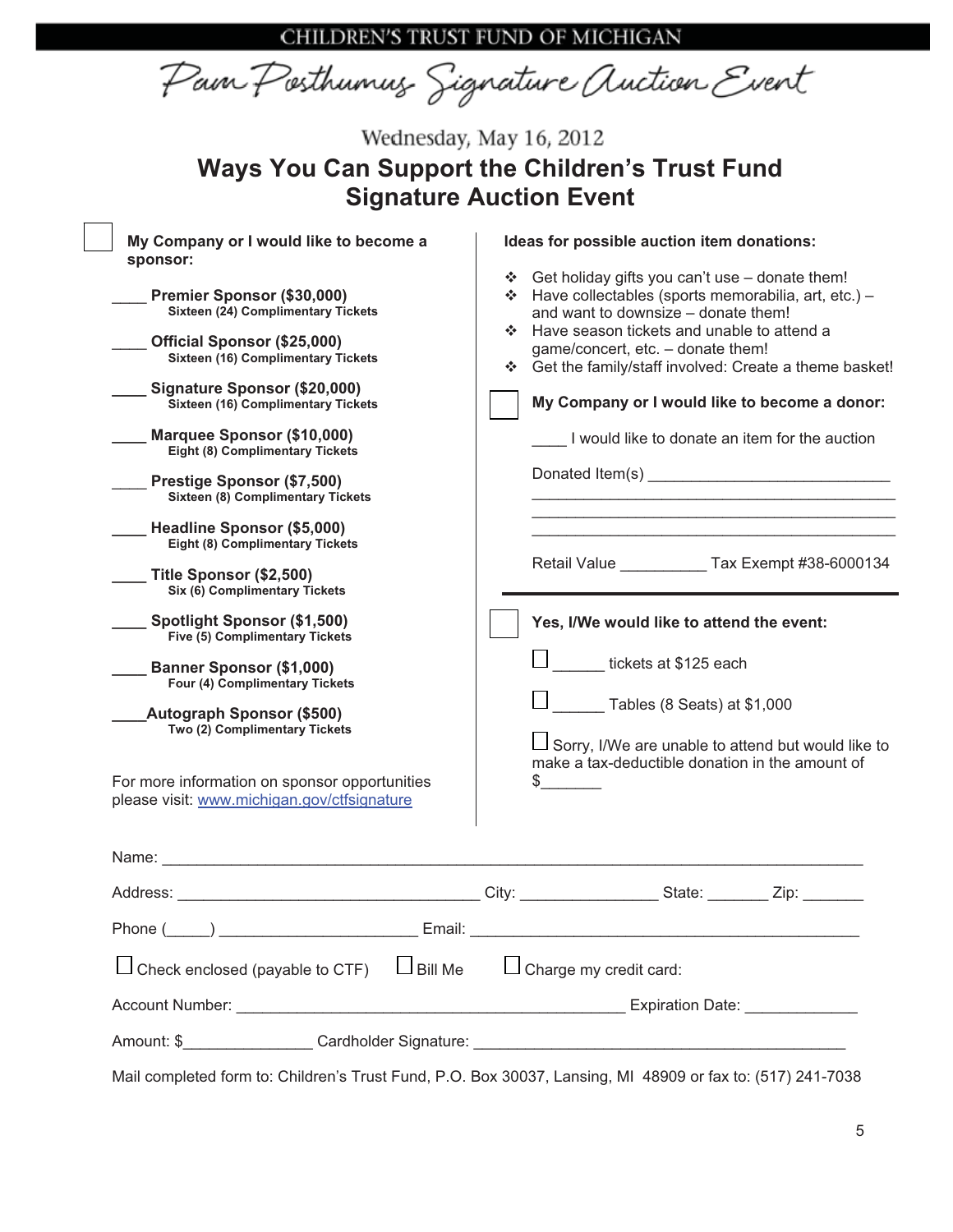# **Children's Trust Fund Specialty License Plate**





Thank you for purchasing a Children's Trust Fund Specialty License Plate.

You can purchase a License Plate at any Michigan Secretary of State's Off ce. You can also use the order blank available [on the Secretary of State's web site: http://www.michigan.](http://www.michigan.gov/documents/orderform_children_16202_7.pdf) gov/documents/orderform\_children\_16202\_7.pdf. If you are purchasing a new car, your dealer can handle the transaction for you.

### **Click on the Logo to Access Links to CTF Social Media Pages**











### CTF TEAM

Michael Foley, MSW 517.335.1938 FoleyM2@michigan.gov *Executive Director*



Sylvia Brown Jones, LMSW 517.241.7792 Brown-JonesS@michigan.gov *Direct Service Grant Coordinator Circle of Parents Coordinator*

Sarah Davis 517.335.7770 DavisS11@michigan.gov

*Senior Program Development Coordinator Citizen Review Panel*

> Patricia Headley 517.241.7226 HeadleyP@michigan.gov *Fund Development Coordinator Auction Coordinator*

Ama Larsen, MSW 517,241,5860 LarsenA@michigan.gov *Departmental Analyst*

 Christina Medina 517.373.4320 MedinaC@michigan.gov **Office Assistant** 

Jeff Sadler, MBA 517-335-4620 SadlerM@michigan.gov *Analyst*

Alan Stokes, MBA, MDiv 517.241.7793 StokesA@michigan.gov *Research Analyst Internet Media Coordinator*

Emily S. Wachsberger, MA, LPC 517.335.0671

WachsbergerE@michigan.gov *Local Council Grant Coordinator CAP Month Coordinator*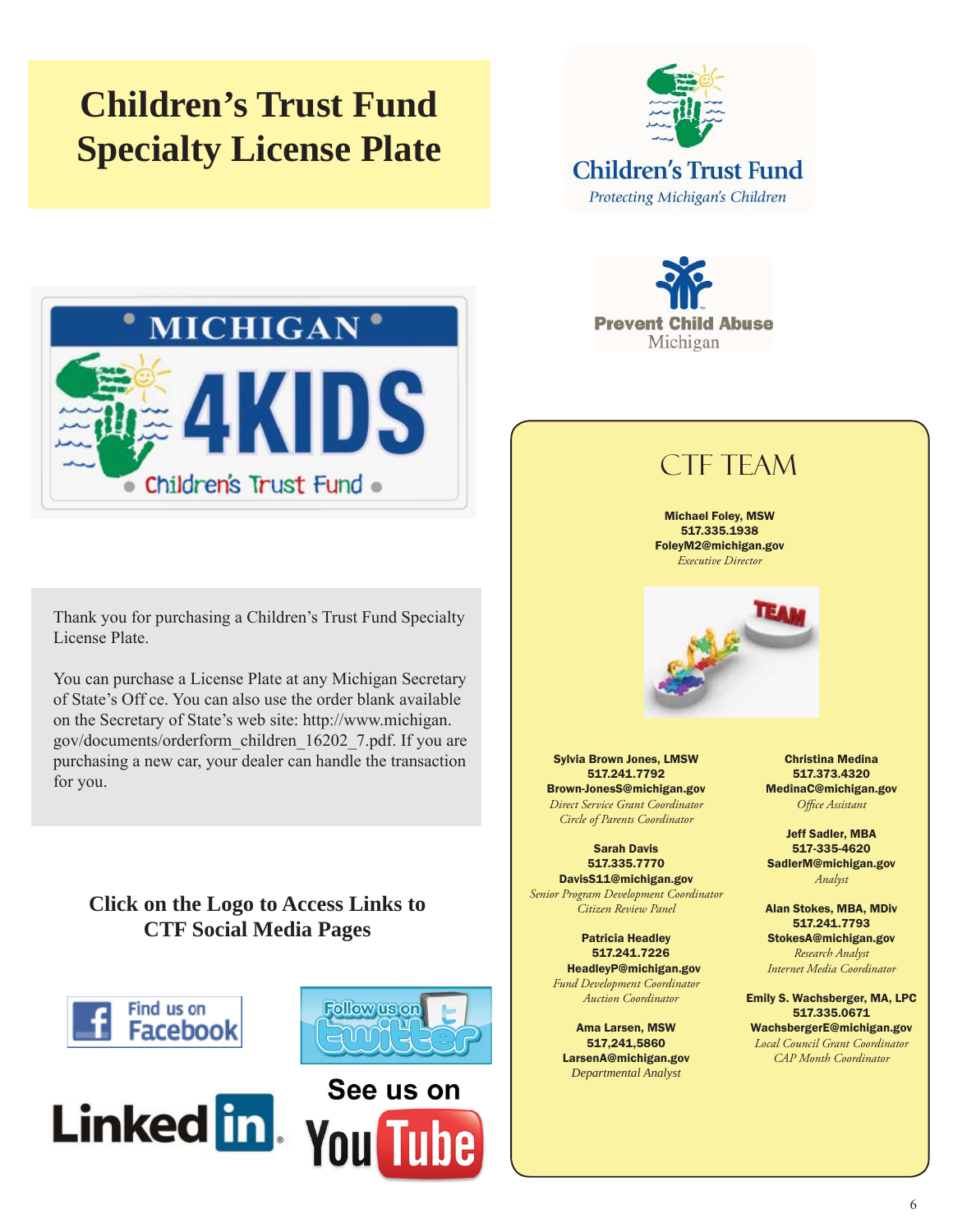|       | Children's Trust Fund 2011 Circle of Parent's Site/Contact Information |                                                |                                                                                                                                                      |                                                                                                                                                                                                                                                                                        |  |
|-------|------------------------------------------------------------------------|------------------------------------------------|------------------------------------------------------------------------------------------------------------------------------------------------------|----------------------------------------------------------------------------------------------------------------------------------------------------------------------------------------------------------------------------------------------------------------------------------------|--|
| Count | <b>Start Date</b>                                                      | <b>Site Hours</b>                              | <b>County Location</b>                                                                                                                               | <b>Contact Person</b>                                                                                                                                                                                                                                                                  |  |
|       | 10/01/2005                                                             | Various times and days teen youths             | Ottawa County-6 Sites: 2- Mens<br>general, 1-Men @ Ottawa County Jail,<br>2-General, and 1-parents of pre and                                        | Julie Leeson 616-396-2301 Ext 145<br>(Email:jleeson@pathwaysmi.org), Parenting<br>Support Coord; Pathways, 412 Century lane,<br>Holland, MI 49423, Web: www.pathwaysmi.org                                                                                                             |  |
| 2     | 09/01/2011                                                             | Various times and days Wayne                   |                                                                                                                                                      | Emily M. Porter, Prog Coord, 313-345-5422<br>(emily4275@comcast.net); Lighthouse Community<br>Church, 15820 Wyoming St, Detroit, MI 48238                                                                                                                                              |  |
| 3     | 10/01/2005                                                             | Wednesdays 9 - 11am   Ingham                   |                                                                                                                                                      | Rachel Prosen, Prog Mgr, 517-484-8444<br>(rachprose@yahoo.com); CAPS, 549 E. Mt. Hope,<br>Lansing, MI 48910                                                                                                                                                                            |  |
|       | 10/10/2011                                                             | Bi-weekly: Mondays,<br>5:30 pm - 7:00 pm       | Ingham - General                                                                                                                                     | Contact Sharon Rogers CACS Head Start<br>Community Resource Manager, 517-999-2730,<br>Ext 114/Sylvia Brown Jones, LMSW Facilitator,<br>517-241-7792 (brown-joness@michigan.gov), 640<br>Maplehill Street, Lansing, MI 48911                                                            |  |
| 5     | 03/01/2007                                                             | Tuesdays<br>6:30 pm - 8:00 pm                  | Oakland<br>2 sites 1- Mens & 1- General                                                                                                              | Brenda Jenkins, Parenting Ministry<br>Dir/StateTrainer, 248-353-0675 (Email:<br>ministerjenkins@ameritech.net); Minister Lesha<br>Williams, COP Facilitator (Email:<br>ministerleshawilliams@yahoo.com), New Hope<br>Missionary Baptist Church, 23455 W. Nine Mile<br>Road, 48033-4125 |  |
| 6     | 11/15/2008                                                             | Bi-Weekly, Tuesdays<br>$6:30$ pm - $8:30$ p.m. | Wayne/Washtenaw                                                                                                                                      | Cathy Benda, Prog Mgr (Parent Involvement<br>Comm) Van Buren Public Schools, 734-697-9123 -<br>Ext 230, (Email: cbenda@chartermi.net); 555<br>W.Columbia, Bellevile, MI 48111                                                                                                          |  |
|       | 10/2009                                                                | Various times and days Society.                | Wayne - 7 sites (Home of Love Ctr;<br>Chapel Hill Ctr (Men's group),<br>Tabernacle Ctr, Joy Ctr, St. John Ctr,<br>Focus Hope Ctr, and Children's Aid | Yolanda Biggs, Prog Mgr, 313-933-0300 (Email:<br>ybiggs@tofmhs.org); (The Order of the Fisherman<br>Ministry Headstart Program), 10047 Grand River,<br>Detroit, MI 48204                                                                                                               |  |